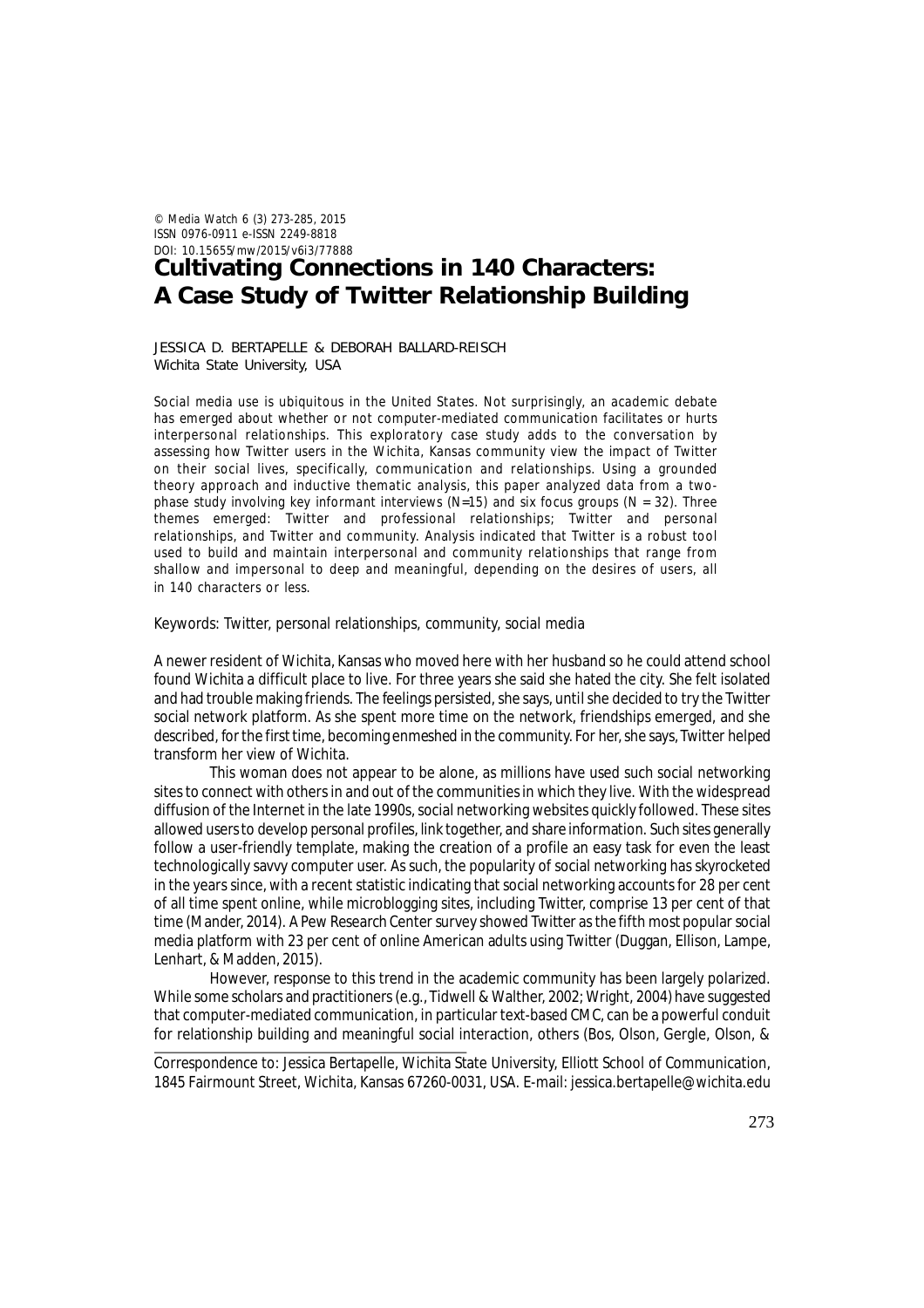Wright, 2002; Miller, 2004) view text-based computer mediated communication as a poor quality substitute for meaningful face-to-face communication and social interaction. Putnam (2000) sees modern communication technology as the downfall of social engagement, while Carr, (2010), Turkle, (2011) and Morozov, (2011) view social media as a threat to cultural cohesion, intellectual growth, and personal happiness. Clayton (2014) joins this conversation arguing that Twitter use has an indirect effect on marital harmony leading to "greater amounts of Twitter-related conflict among romantic partners, which in turn leads to infidelity, breakup, and divorce" (p. 425).

As social networking is still an emerging phenomenon, little is known about how such sites are utilized, and to what ends they may help or hurt communication and relationships. Even less research has investigated specifically how microblogging sites, such as Twitter.com, fit into this equation, with most research having focused on older and more popular networks such as Facebook.com (Chen, 2011). However, as Twitter now boasts 500 million tweets per day (About Twitter, Inc., n.d.), it has become one of the fastest growing social media sites (Chen, 2011), making its analysis a necessary component of understanding the social media landscape. A few studies have looked at Twitter users' motivations (Java, Song, Finin, and Tseng, 2007), as well as uses and gratifications (Chen, 2011) experienced by those accessing the site. Still, no known studies have specifically investigated how members of a local community use Twitter, and how this use plays into relationship dynamics. With this in mind, the current investigation offers an exploratory case study in how Twitter.com users in the local Wichita, Kansas area view Twitter as impacting their communication and relationships.

#### **Literature Review**

#### *Twitter and Relationships*

Social networking sites are described as "a group of Internet-based applications that build on the ideological and technological foundations of Web 2.0, and that allow the creation and exchange of user generated content" (Kaplan & Haenlein, 2010, p. 61). Twitter currently reports close to 300 million active monthly users worldwide (About Twitter, Inc., n.d.). Twitter.com falls under the umbrella of microblogging, a form of social media that "shares modal qualities of instant messaging … shared publicly online" (Ballard-Reisch, Rozzell, Heldman, & Kamerer, 2011, p. 57). Microblogging takes its name from a sites' limiting of posts to a set number of characters, typically 200 characters or fewer. Twitter limits user' posts to 140 characters. Thus, posts are relatively short compared to regular blogging; microblogging allows users to quickly spread and digest condensed nuggets of information (Java, Song, Finin, & Tseng, 2007). As noted above, a few studies have attempted to understand general motivations, uses, and gratifications for utilizing Twitter. What has emerged from the literature are two primary schools of thought. On one hand, some scholars point to Twitter as just another social network, promoting impersonal and mostly superficial social connections (i.e., Huberban, Romero & Fu, 2008). On the other hand, another body of work (Boyd, Golder, & Lotan, 2010; Marwick & boyd, 2011; Chen, 2011) supports the idea of Twitter as a distinctive social space, which despite its limited character count, fosters a unique form of relationship building and maintenance among users.

Huberman, Romero and Wu (2008) questioned if Twitter users were having meaningful communication with most members of their network, defined as followers and followees. The researchers cited previous scholarship (Golder, Wilkinson & Huberman, 2007) showing that users of the Facebook social network only poke and message a small subset of their larger friends group. In order to investigate if a similar phenomenon occurred on Twitter, they analyzed a data set of public tweets from 309,740 Twitter users, who on average posted 255 times, and had an average of 85 followers and followed 80 users. Results mirrored the Facebook study, showing that Twitter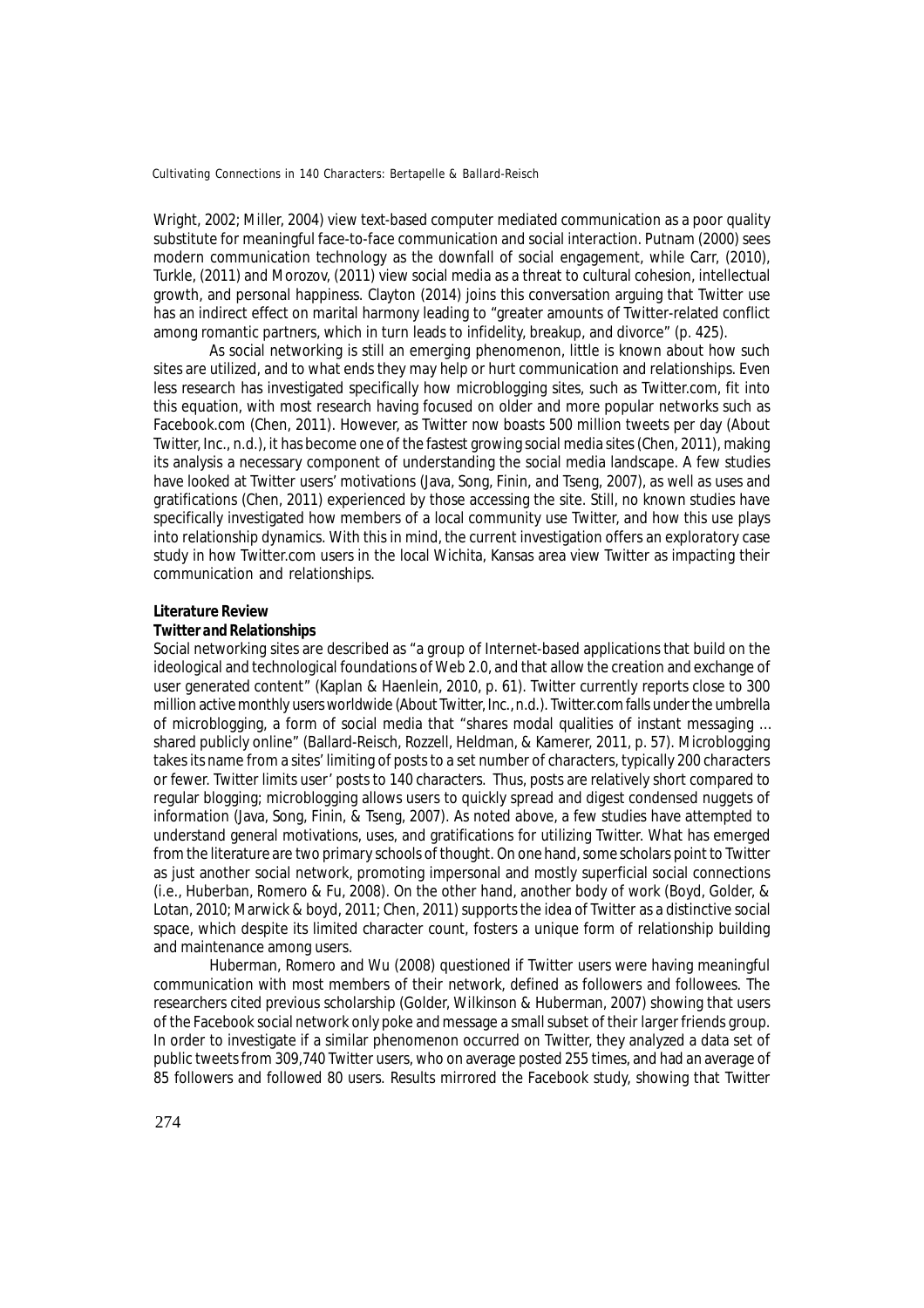users on average had a much larger number of followers and followees compared with the number they regularly kept in touch with on the network via public messages. Based on this finding, the authors make the assertion that **"**most of the links declared within Twitter were meaningless from an interaction point of view" (p. 8).

Alternatively, a growing body of literature evidences that Twitter's microblogging format should not be analyzed one tweet at a time, but instead forms and sustains meaningful relationships as each tweet, over time, forms a cohesive picture of its authors. In his in-depth *New York Times* article, Thompson (2008) described how, "Each little update — each individual bit of social information" may be mundane on its own, but, "taken together, over time, the little snippets coalesce into a surprisingly sophisticated portrait of your friends' and family members' lives, like thousands of dots making a pointillist painting." Marwick and boyd (2011) take a parallel view, arguing that Twitter provides "digital intimacy" and can "serve a social function, reinforcing connections and maintaining social bonds" (p. 119). Their study, which asked Twitter users about topics such as their imagined audience, what makes a user seem authentic, and what they would not tweet about, showed evidence for what they label a "context collapse" where users mentally flatten multiple audiences into one. Further, while they show that Twitter is often used for furthering "microcelebrity" and self promotion, it is also largely used by, "people with few followers, who use the site for reasons other than self-promotion," and "generally see Twitter as a *personal* space where spam, advertising and marketing are unwelcome" (p. 125).

A related line of research has presented evidence that Twitter users often use the network to foster communication and interaction. For example, Java and colleagues (2007) examined Twitter's topological and geographical properties to understand Twitter usage and communities, with results labeling types of users who employed the network for reaching out to others about various topics. The study identified three types of Twitter users: information sources, friends, and information seekers. The study reports that each of these types of users utilize the network for various social purposes, including daily chatter about current happenings, conversations between users, sharing information/URLs, and reporting news. Similarly, Chen (2011) applied a uses and gratifications framework to argue that individuals "form social relationships with media actors who are other people on the social network" (p. 756). The survey of 317 Twitter users found that the more months a person had used Twitter and the greater the number of hours per week spent on Twitter, the more their need to form a connection with others was gratified. Further, frequency of tweets and number of @ replies, or "public messages between Twitter users" (p. 755) mediated this relationship. Such findings support the idea of relationship facilitation via the social network.

Whether, Twitter is a place for superficial interaction or relationship building may be a question answered better by the individual user rather than an analysis of the Twitter ecosystem. Hughes, Rowe, Batey and Lee (2012) found that some use Twitter in a utilitarian fashion for information gathering and cognitive stimulation while others used the platform for social purposes. Other scholars have investigated if and how specific functions of the network, such as the retweet and tweets using the @ symbol, facilitate meaningful dialogues among users. Boyd, Golder, and Lotan (2010) analyzed both case studies and empirical data involving the retweet function to examine if it serves to simply amplify information or perpetuate a larger conversation.

Results showed a variety of socially based conversational reasons for retweeting, including commenting on a tweet someone else made, making one's presence as an audience for the original tweet known, publicly agreeing with someone or validating their thoughts, showing loyalty or friendship, or recognizing the tweets of less popular Twitter users for a larger audience. Further, the authors recognize that "Retweets can knit together tweets and provide a valuable conversational infrastructure. Whether, participants are actively commenting or simply acknowledging that they're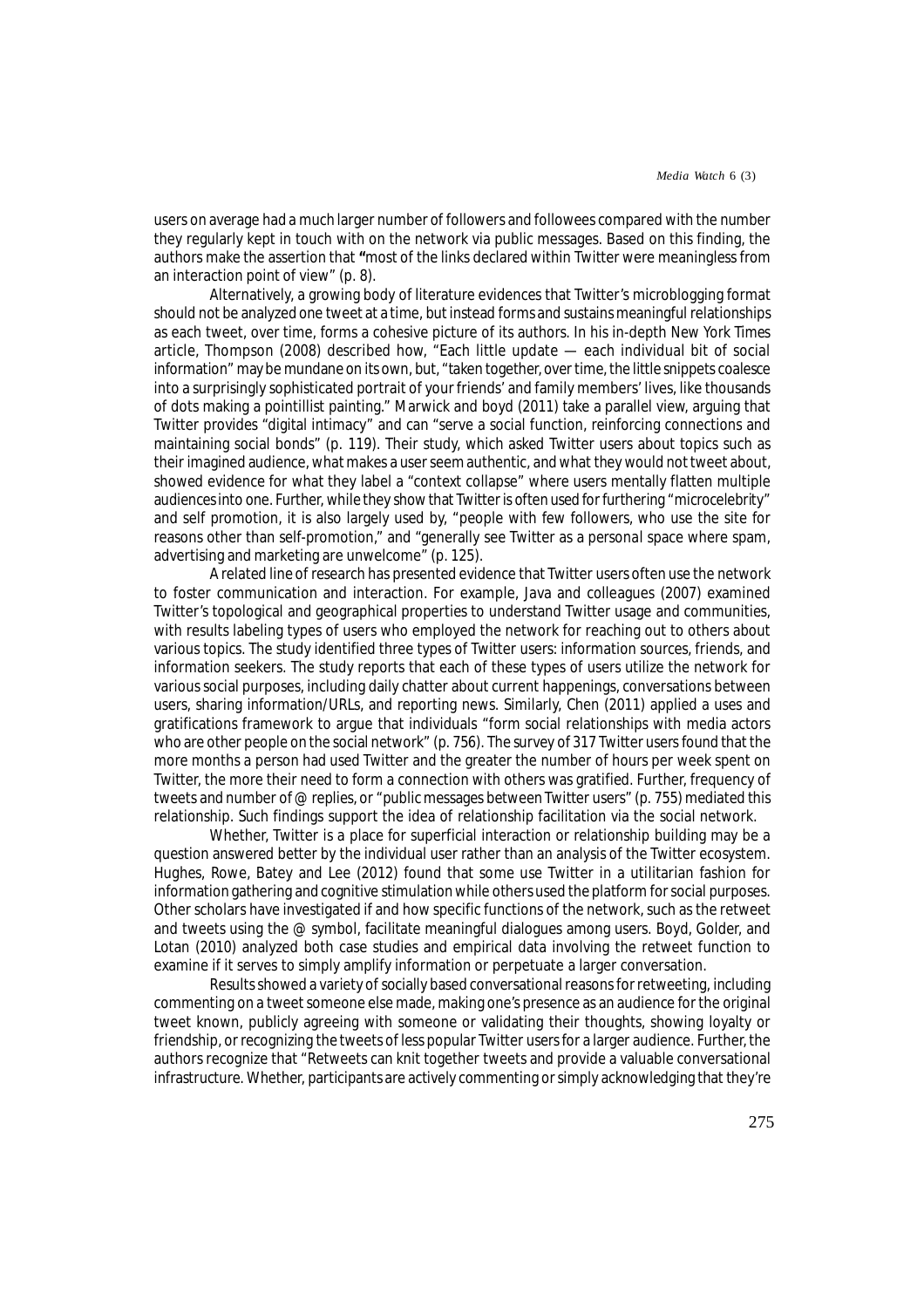listening, they're placing themselves inside a conversation" (p. 7). On a like note, Honeycutt and Herring (2009) analyzed a sample of public tweets to better understand the role of the @ symbol in conversation. Their study provided evidence that the @ sign heightened dialogues between users, and promoted conversation between two users, as, "More than 90 per cent of tweets with @ addressed an individual, as opposed to having some other function" (p.8) and at least 30 per cent of tweets using the @ symbol elicited a public response. Thus, they argued that the examples of extended conversations presented here showed that some users were already taking advantage of Twitter for informal collaborative purposes.

#### **Wichita, Kansas Twitter Community**

Wichita, with a population around 386,000 (U.S. Census Bureau, 2014) is located in south-central Kansas. The most current U.S. Census data (U.S. Census Bureau, 2014) shows that racially, the state is largely Caucasian (71.9), 11.5 per cent black, 1.2 per cent American Indian and Alaska Native, 4.8 per cent Asian, 0.1 per cent Native Hawaiian and other Pacific Islander. 15.3 per cent report Hispanic heritage. 10.2 per cent were foreign born. 16.5 per cent report that they speak a language other than English at home. 87.2 per cent have obtained a high school degree or higher, with 28.2 per cent going on to obtain higher education. The median household income in Wichita between 2009 and 2013 was \$45,011, with 17.6 per cent of Wichitans living below the poverty level.

Religion plays a big part in the Wichita community. The city has 512 Protestant churches, 20 Catholics churches, 2 Jewish Synagogues, and 66 other religious congregations ("Wichita, Kans.", n.d.). About 51 per cent of the Wichita population identifies as "religious," meaning that they affiliate with some type of faith; this is slightly higher than the national average of nearly 49 per cent ("Religion in Wichita, Kansas", n.d.). Additionally, Wichita skews largely conservative, with about 58 per cent of voters registered as Republican, 39 per cent registered as Democrat, and 2 per cent registered as Independent ("Voting in Wichita, Kansas", n.d.).

#### **Research Question**

The limited scope of data on Twitter and relationships leaves unanswered questions about Twitter and relationships and Twitter and community. The following research question will be addressed in this study to begin to assess the nature of these relationships: How do Twitter users see Twitter as impacting their relationships?

# **Methods**

In order to answer the preceding research question, this study utilized key informant interviews and focus groups organized into two phases. Potential participants were identified for both phases by compiling a list of all Twitter users within a 25-mile radius of Wichita, Kansas. Potential participants for both phases were identified by searching Twitter for zip codes posted on participant profiles. Phase 1, targeted 15 of the most experienced, engaged, high volume Twitter users in the area for conversation about the relationship between Twitter and relationship development, maintenance, and dissolution. Number of posts, number of followers, and number following statistics were used to identify potential participants for this phase. The top 60 users were sorted into three groups of 20. Initially, the top 20 users were invited through direct message or tweet to take part in one-on-one interviews. Three users from the second list of 20 were ultimately invited to participate in order to complete the 15 interview target for Phase 1.

As an elaboration on the findings of Phase 1, Phase 2 invited local Twitter users to discuss the relationship between Twitter and relationship development, maintenance, and dissolution. For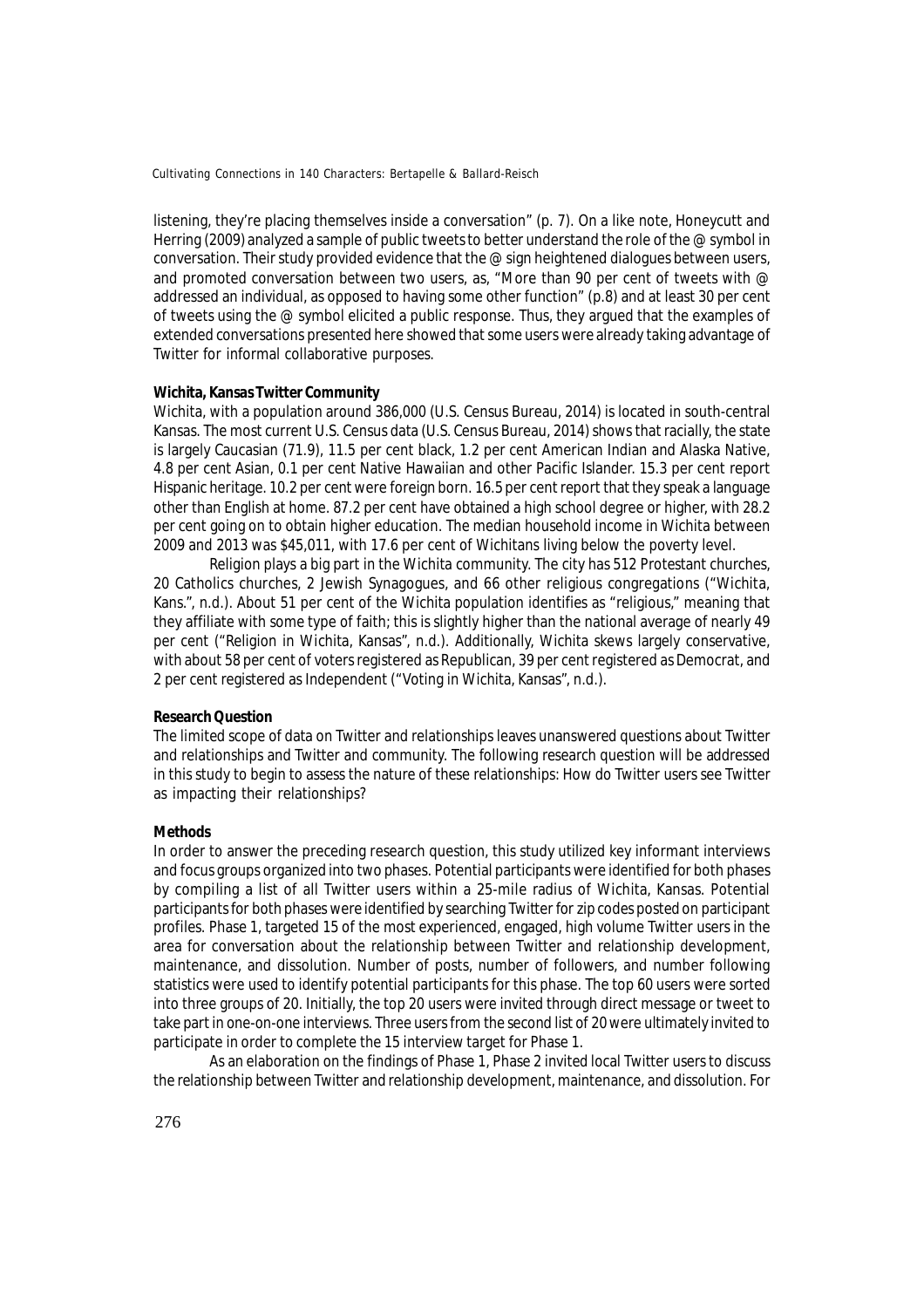this phase, a random sample of 100 Twitter users in the Wichita, Kansas area drawn from the previously identified pool was selected. Those who participated in Phase 1 were excluded from participation in Phase 2. These potential participants were again invited through direct messages and tweets. Thirty-two participants took part in Phase 2 focus groups.

Seven pre-determined questions, used as discussion prompts in both key informant interviews and focus groups, are relevant to this analysis.

- (i) Have you developed any new relationships on Twitter?<br>(ii) Has Twitter had any impact on pre-existing relationshi
- Has Twitter had any impact on pre-existing relationships?
- (iii) Do you use Twitter as a tool to help you maintain relationships?
- (iv) Have you ended any relationships on Twitter?
- (v) Have you ended any relationships because of Twitter?
- (vi) Have the people in your offline life expressed concern, jealousy, or feelings of being left out of your "online life" on Twitter?
- (vii) Do you see yourself as part of a Twitter community?

While key informant interviews and focus groups centered on these questions, spontaneous exploration of emergent topics was encouraged and facilitated through participant assertion and interviewer/ moderator initiated probes as interviews and focus group discussions developed.

# **Participants**

Of the fifteen participants who took part in Phase 1 key informant interviews, nine were female with a mean age of 34 years. The six males averaged 31 years. Eight of the participants had a college degree, six of them female. Three of the women had advanced degrees. All participants were Caucasian.

The participants in Phase 2 focus groups were twenty two females (67 per cent) and ten males (33 per cent). The mean age for females was 33.4 years, for males, 40.2 years. The participants were mostly college educated (74 per cent), another 20 per cent had some college or an associate's degree. All participants used other social media in addition to Twitter; 94 per cent were on face book. 95 per cent were Caucasian.

# **Procedures**

# *Phase 1*

Those agreeing to be interviewed for Phase 1 were emailed informed consent documents and a copy of discussion questions. Interviews took place on the phone between the interviewee and 1 or 2 of the researchers. Discussions lasted between 15 and 27 minutes.

# *Phase 2*

Participants met at the university, completed informed consent documents, and were randomly assigned to one of six discussion groups (four will be used in this analysis). The groups were directed to separate classrooms where three graduate students facilitated each discussion. Discussions were audio recorded. One graduate student acted as group moderator; one student acted as real-time note-taker, and one student took notes on flipchart paper posted around the room to capture and remind participants of content as the discussion progressed. Discussions lasted between 30 and 45 minutes.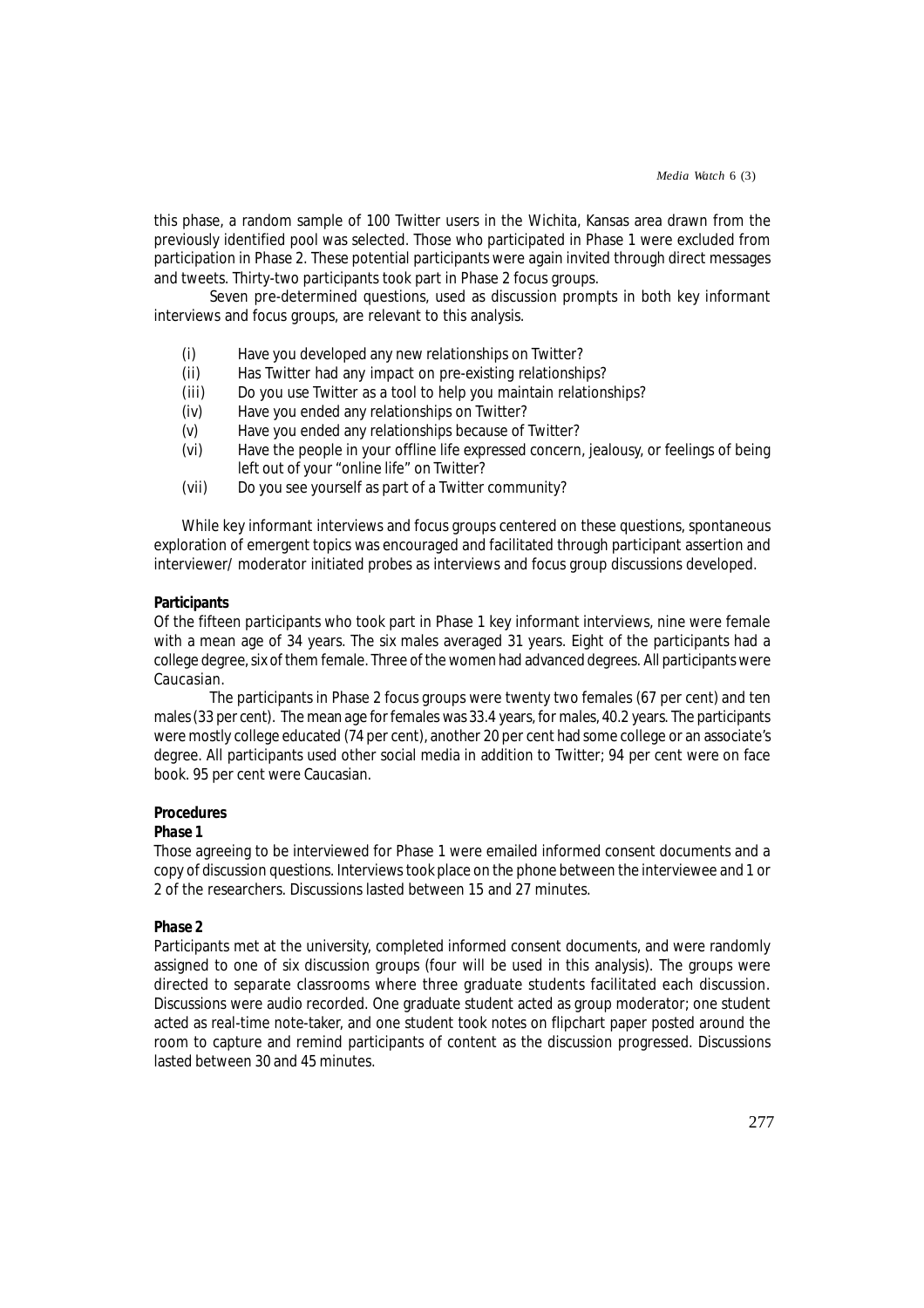# **Data Analysis**

Analysis of both key informant and focus group data took a grounded theory approach (Glaser & Strauss, 1967), utilizing Boyatzis' (1998) techniques of inductive thematic analysis. This approach assumes an iterative process of coding data to reveal a set of emergent themes. Because the purpose of this study was to develop a coherent, layered picture of the impact of Twitter on relationship development, maintenance, and dissolution in the Wichita Twitter community, and because the main themes for both key informant interviews and focus groups corresponded well, data analysis will be discussed across methodologies. Data analysis was also organized into two phases. For each phase, data were reduced to comprehensive data files for each interview or focus group with general, emergent themes and specific quotations noted. Transcripts were read again to clarify and refine notes into completed data files for each interview/focus group. Content was then analyzed across data files within a methodology (e.g. key informant interview or focus groups) in order to identify commonalities and uniquenesses and to identify themes. Once this step was complete, content was reanalyzed between methodologies to refine and clarify themes, commonalities and uniquenesses.

To identify commonalities and uniquenesses, data were color-coded and then sorted into themes (major overarching categories) and subthemes (categories within each theme). Three themes and eight subthemes were extracted through analysis. The three themes were: Twitter and Professional Relationships; Twitter and Personal Relationships (subthemes: Maintaining Existing Relationships, Friendship Formation, Romantic Relationships, Users vs. Non-users, Relationship Termination); and Twitter and Community (subthemes: Transformation of Local Community and Membership in Multiple Twitter Communities).

#### **Results**

# *Twitter and professional relationships*

Engaging professionals, customers and businesses

Analysis indicated that study participants used Twitter for professional purposes which varied somewhat, but generally dealt with the development and maintenance of relationships with professionals. One interviewee called the professional aspect of Twitter "invaluable," stating, "It has enhanced and broadened my network of professional relationships." Several respondents echoed this idea, indicating that they used Twitter for networking.

Many said they had started using Twitter for work obligations and were able to easily connect with other professionals through the platform. One cosmetologist said another user had introduced her to a job opening, which she recently applied for; another user stated she had found out about a national conference relevant to her profession through Twitter. One user who was interested in becoming a police officer said it gave him the opportunity to meet community members who would be integral in his new job.

From a business strategy standpoint, several users also recognized the potential for using Twitter to create and maintain relationships with customers. A web developer said all of his web development projects in the last six months had come through Twitter. Yet another user stated he had hired a fellow user to help him with a website because he was impressed with his pro-bono work for a Twitter community-related project. Similarly, one woman said she had used Twitter for her fundraising efforts. She said, "I've gotten a lot of support in terms of people showing up to the events. I've gotten sponsorships for the causes. I've had people just be supportive overall, so it's been a tool in terms of a professional tool ..."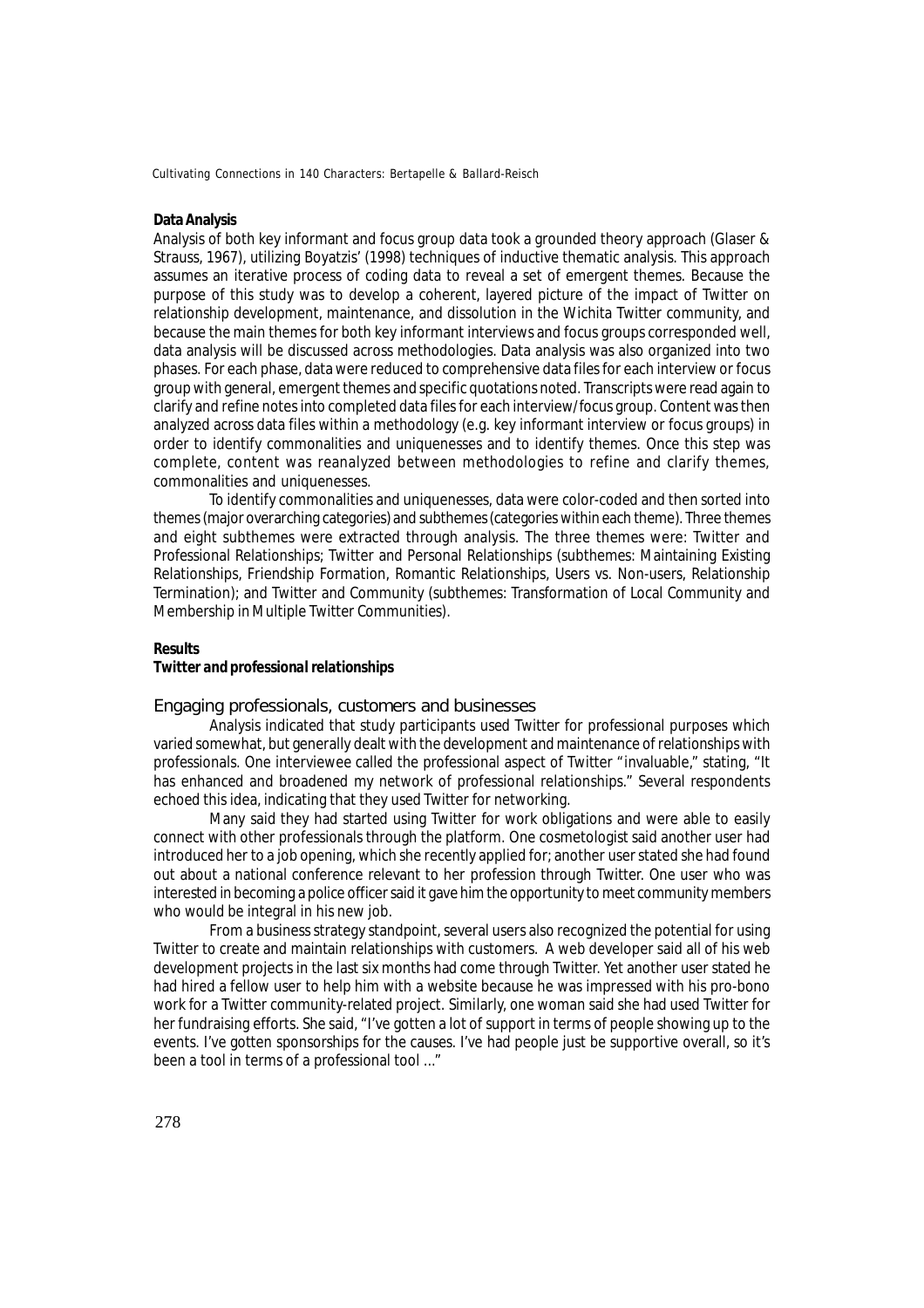As Twitter enhanced many users' ability to develop professional relationships and networks, this connectedness often translated into transactions with businesses that utilized Twitter. Several users stated that Twitter was useful in becoming acquainted with and learning about businesses. It was often looked to as the first source of news about businesses, especially local ones. Several users suggested that Twitter offered a more "personal" platform to communicate with businesses, creating a more intimate consumer experience. One woman's comments echoed those of several users. She said she prefers to do business with companies she tweeted with versus others. "Following businesses, it makes it personal. I see your products. It's really neat to see that personal aspect be put to a business." As one participant concluded, "I've met realtors, store owners. From The Donut Whole to a new house, I can find it on Twitter."

It should be noted that a few users indicated they preferred to keep their work and personal interactions separate, with some going so far as to create separate Twitter accounts for work and personal use, or to unfollow users when they became coworkers. For example, one interview participant did not want to risk a bad impression with a new employer and subsequently modified Twitter settings upon being hired. The participant stated, "When I got my new job, I unfollowed my boss and protected my tweets." Still, as one user stated, personal and professional often "comingle" on Twitter, helping ignite relationships that benefit users in both arenas.

#### *Twitter and personal relationships*

#### Maintaining existing relationships

One aspect of Twitter echoed across users was its ability to help in maintaining existing relationships. Many users recounted the ease with which they could keep in touch with friends and family through Twitter. They noted it was often easier to keep up with people's day-to-day lives via social media than with traditional media such as telephone. Some individuals stated they felt even more connected to friends and family through utilizing the application. As one user stated, "It's a good way to say a word here and there to keep each other fresh in each other's mind … sort of a minor way of maintaining a friendship." Similarly, another user said that for her, "Twitter is great for maintaining relationships because I can easily check on people and find out if there is something going on that they need help with, or good to know about, something great I can congratulate them (for), or just stay in touch that way." Another user said he was easily able to keep up with former coworkers or friends who had moved away using the social network. He said, "In the course of a day, I've gotten tips or have been informed of developments in their lives via Twitter that maybe I wouldn't have gotten until who knows when, simply because of the immediacy of it."

#### Friendship formation

Several participants stated that strong friendships had formed from the Twitter community, and had budded into real-life social interactions. In Wichita, face-to-face meetings among Twitter users often occur at "Tweet-ups" (organized gatherings of Twitter users). One woman explained the nature of Tweet-ups as a "safe connection." She said, "When we have Tweet-ups it's like very public. … you're not so scared you're going to end up with a creeper sitting at your table." Users also noted wine nights and book clubs among local Twitter users. Some users said these relationships had filled voids in their social lives. One participant who didn't know many people before Twitter stated, "This has been a whole new world for me. I'm mostly a homebody. I'm not involved in a church… I was very isolated trying to find like-minded people." Other users reported that "most" of their friends were from the Twitter community, and that they had not been friends prior to meeting on Twitter.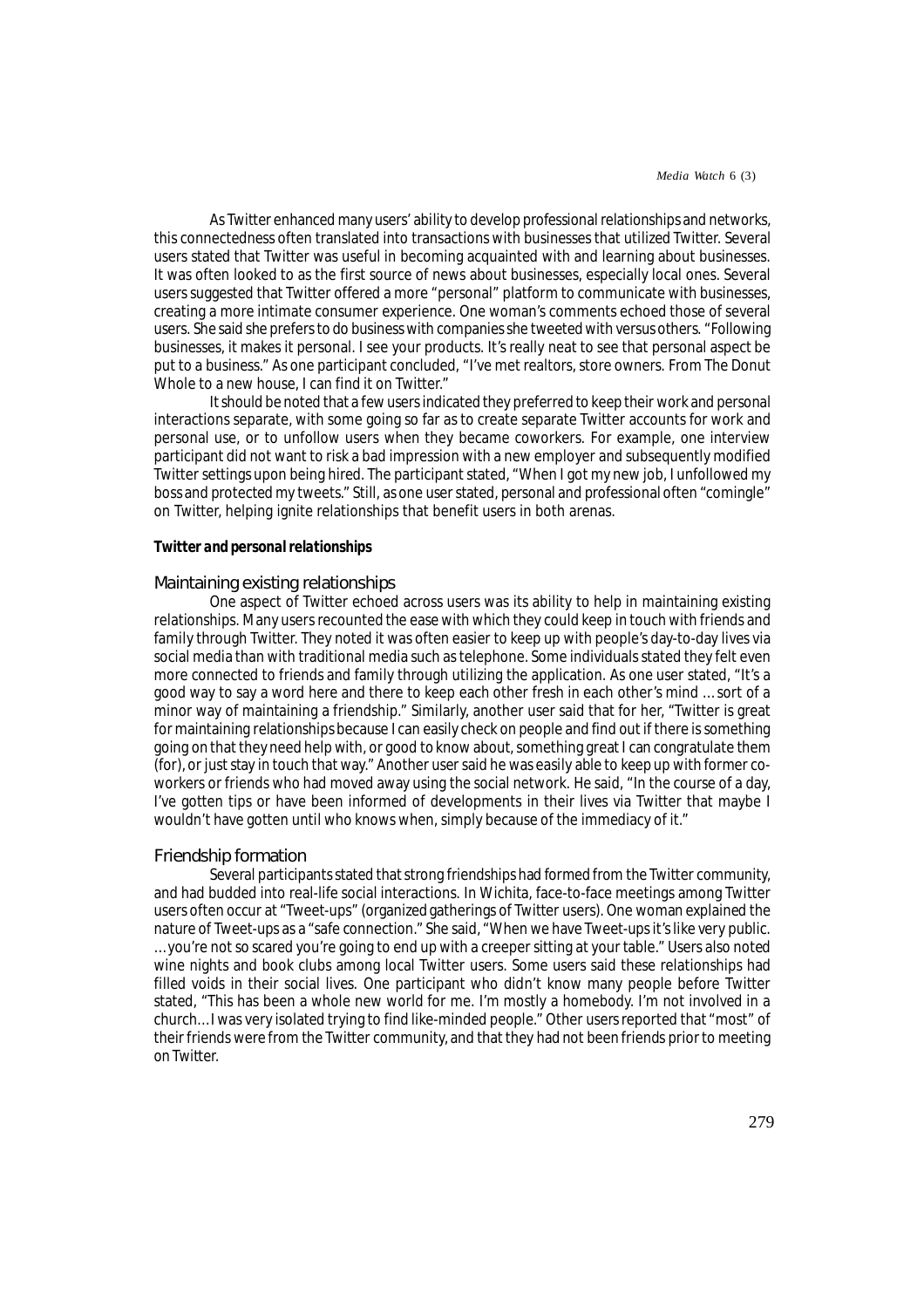While one person stated that their Twitter relationships were typically "shallow," other users described a different experience. One woman likened a new friendship to a "lightning bolt" as it struck up so quickly. Another stated that she expected she could easily translate the online connections into real-world friendships, as she felt like she'd known some users forever, referring to language choice and "the way they tweet" as cues to their real-life personalities.

Perhaps this easy forming of friendships among users can be explained because of the environment Twitter provides. Many people expressed that Twitter provided a "safe" place to make friends, one that many said fostered trust among users. One person stated that she'd felt comfortable enough to allow a fellow Twitter user to babysit her children. Another stated, "I think it'd be hard to lie about who you are for very long on Twitter. If you're doing a lot and talking to a lot of people, it would be very difficult to not be who you are." One user articulated the progression through stages of friendship facilitated by Twitter and other social media. She said, "For me it goes from Twitter to Tumblr to Facebook and then (instant messaging). That's how I build relationships. And then of course there's meeting a person and all that."

#### Romantic relationships

Several users expressed that they had used Twitter as a means of forming romantic relationships. One woman expressed that a friendship formed via Twitter had blossomed into a romantic relationship, while a man said he had gotten "several dates" via the social network. Another man had met a former flame on Twitter, and the relationship with his current girlfriend came from a Tweet-up.

By and large, though, it seemed the main romantic use of Twitter was to maintain preexisting relationships. Several significant others or spouses recruited their partners to Twitter. Similarly, some interviewees said that their significant other joined Twitter as a means to keep up with their lives online, and some took it even a step further. One woman said of her two previous boyfriends who joined Twitter, "I think they joined Twitter so they could see what I was doing, and that felt really awkward because I felt like they were snooping on me because I was the only person they were following, and they are not really tweeting, so that's kind of weird."

#### Users versus non-users

With such a distinct sense of community among many Twitter users, it is no wonder that another emerging theme was the discord between Twitter users and non-users. Specifically, many users referred to an underlying tension between those who tweet, and those who don't, largely grounded in a misunderstanding among non-users about the functionality of the social network. A few mentioned comparisons between Facebook and Twitter, with non-users of Twitter often puzzled as to what distinguished the two platforms from one another. Other users mentioned that family members often expressed annoyance at the "addictive" nature of Twitter, which may have spawned some feelings of jealousy. Two women agreed that their husbands both, "got tired of going to bed alone," while their wives were up late on Twitter. Another woman recalled how her daughter had voiced similar complaints. Several participants voiced that their spouses and families simply didn't "understand" or "get" the appeal of Twitter, again emphasizing the divide between users and non-users. Such misunderstandings often led to exchanges ranging between light-hearted to annoyed, with one woman recalling her husband rolling his eyes at the notion of Twitter, and another woman describing her sister calling her a "Twit." Another woman recounted a similar dynamic with her husband: "Yes. My husband is not a tweeter. He calls Twitter 'Thumper' and says, 'Are you thumping again?' But, the more he's been around it, the more he sees the value."

In line with a number of other participants, one woman stated that as her spouse became more understanding and ultimately started using Twitter himself, he saw its utility. She said, "But, the more I explain it to him and the more he's around the people I've become friends with on Twitter,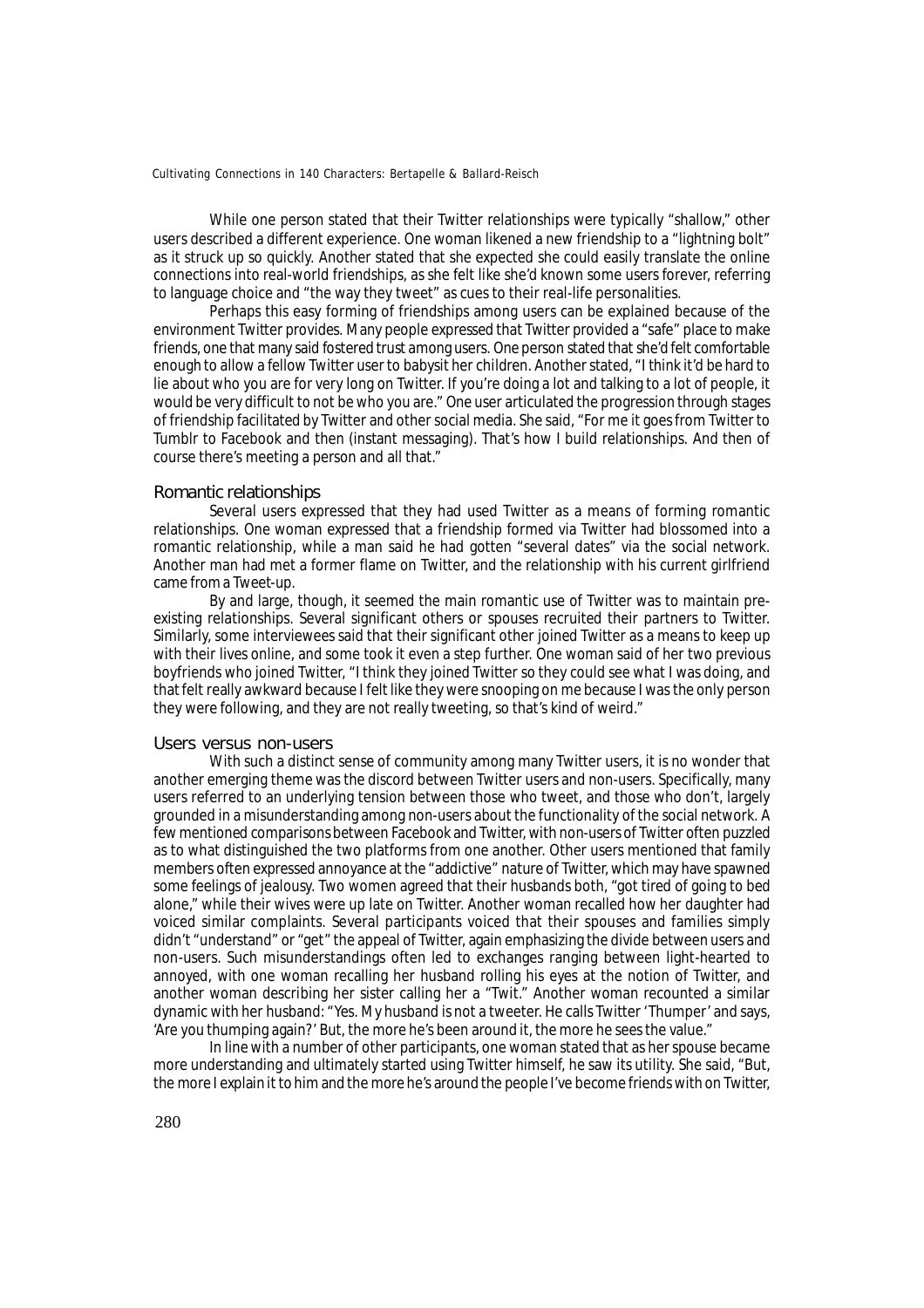he sees the benefits and he sees how it helps my job. We've made some really good friends because of it … He couldn't comprehend it because he didn't do it. He gets it now." Similarly, others have said they have been able to enlighten their friends about the utility of Twitter. One man said, "There have been a few people who have said, 'You're on Twitter; that's dumb,' and then I've explained what I do, and they say it makes sense."

#### Relationship termination

Twitter users could identify very few conditions that would lead them to discontinue following a fellow Twitter member. One such condition, though, was disrupting the efficiency of the site (i.e., posting excessively, clogging feeds with one-on-one conversations, etc.). It is important to mention that once probed, participants admitted that in some cases, misalignment of interests or views could ultimately lead to unfollowing others. A type of third-person effect seemed to emerge in the sense that most people did not admit to deleting users because of expressing different views via Twitter; instead, they said it is something they've seen happen in other cases. Third-person effect refers to an individual's perception that a message will exert a stronger impact on others than the self (Davidson, 1983). Still, at least a few participants explicitly admitted to deleting others whose views did not mesh with their own. One participant said, "You follow and realize it's not really my interest. It's like do I really need to see their tweets… It's not like something they did something wrong to hurt a relationship. It's just not that interesting for my time." In line with this, at least a few indicated that followers had unfollowed them, often for unspecified reasons, or, in several cases, because they had differing viewpoints on issues like politics.

What also became clear was the overt low-investment, high-reward attitude that many Twitter followers expressed toward friendships. Participants indicated repeatedly that one of the upsides of Twitter was the ability to discontinue following as easily as they began. With just a click, a user could be unfollowed. Again, it should be emphasized that most indicated when they did choose to unfollow, which was rare, it typically was not a decision about the person, but rather a decision about inefficiency or misaligned interests. What is implied is an easy, no-fuss ejection from the relationship. As one man stated, "It's like, poof. I quit following them. I didn't choose to write something that says I'm done with them." Another woman stated, "I blocked some people or unfollowed people, but I would say that everybody I blocked or unfollowed—I haven't met them personally. I didn't feel like there was ever a relationship, so you can't really call it ending a relationship."

What is even more interesting about this is the feelings that emerged from those who had been unfollowed. Though most participants seemed to think unfollowing another user was not typically to be taken personally, when unfollowed themselves, they seemed to express at least some upset. One, woman stated, "I haven't ended relationships, but I know some people … said I'm going to unfollow you." Another participant remembered how a friend had stopped following her, leading her to wonder what she had done to bring this about.

#### *Twitter and community*

# Transformation of local community

Users indicated that twitter had transformed their perspectives about their local community. Many indicated they had been in the local area for quite some time but had only found a sense of belonging once they made local connections via Twitter. One woman who had moved to the city so her husband could attend school said, "I hated Wichita for three years. Once I started getting involved in Twitter, it's kind of changed the way I viewed Wichita." Another woman said Twitter had enhanced her sense of community in the Wichita area. She said, "Twitter is like a surrogate family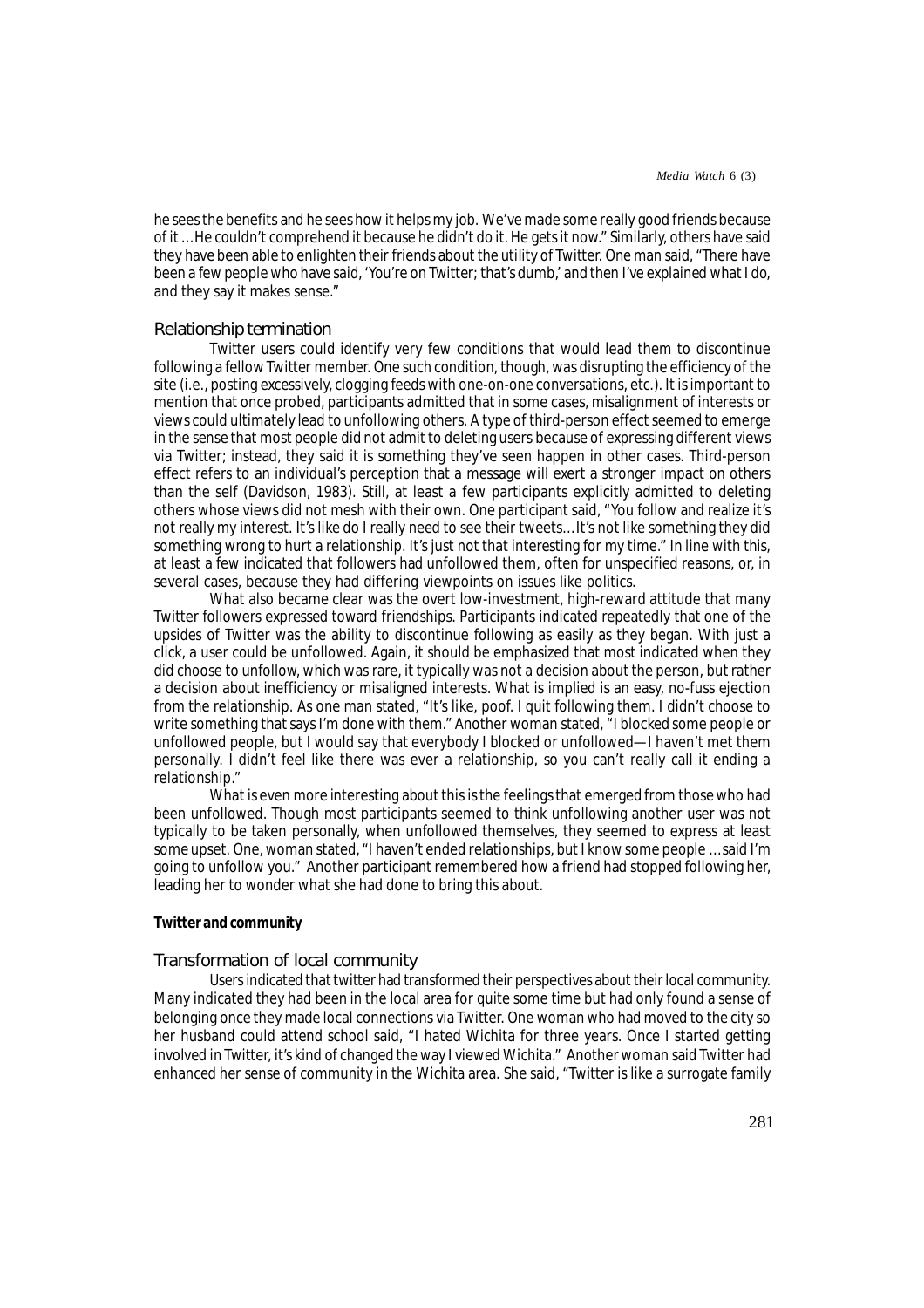or friends, and I know that if I say I need something … I would get an answer." She went on to say, "If I had a heavy piece of furniture to move … and I had no one to help me, if I said, 'Can someone please help me?' they'd be over in a minute. I just feel that confident about it." Another interviewee had a similar experience: "It has completely rebuilt my sense of community in Wichita because it has given me the chance to know lots of people I wouldn't have crossed paths with — intelligent, well-meaning people. It has just enriched my life."

# Membership in multiple twitter communities

Most users did not seem to feel a part of one large Twitter community, but instead of several different Twitter communities. The list feature on Twitter, which allows users to customize who to follow and how to organize them into lists, led most participants to indicate that they have formed or are members of multiple sub-communities on Twitter. One person might be a part of a local community, a professional-based community, and an interest-based community. Another might have Twitter lists of friends from contexts, families, and gaming communities. As one user stated, "I feel like I'm part of two or three based on who I am as an individual … who I am, where I live, and what I think."

# **Summary and Insights**

Study results indicate that the Twitter platform allowed users to build and maintain relationships in professional, personal, and community spheres. Relationships discussed ran the gamut from shallow links, to career connections, to strong friendships and romantic relationships. Data from both key informant interviews and focus groups indicated that Twitter acted as a medium through which users could connect, share ideas, and progress to varying levels of intimacy according to users' desires and at their leisure and pace. As with many popular social media sites, a culture emerged surrounding the world of Twitter in this community. While users seemed to most frequently use Twitter to maintain existing relationships, they also used it as a basis for making connections, sometimes progressing further into more intimate stages of relationship. This also occurred in tandem with other social media sites and sometimes led to in-person interaction.

Over and over, users stated that Twitter made their lives "easier" and, compared to other media platforms, made better use of their time. By design, Twitter simplified the spreading and digesting of information, forcing users to condense thoughts into 140 characters or less. One of the more obvious uses of Twitter for relational efficiency was the ability to more effectively communicate. Participants articulated that social transactions became easier as they were able to simply write a message without having to pick up the phone or type out an e-mail. Even transactions such as wishing friends a happy birthday became more time efficient. One user articulated the appeal of doing so via Twitter. "It's easier than going to Hallmark" to buy a birthday card. Such efficiency encouraged users to send well-wishes, enhancing the notion of community. As one user stated, "I've gotten more happy birthdays online from virtual friends than I did from my own family." Several participants indicated that Twitter made these processes more convenient. It was as easy to catch up on posts or send a tweet in the middle of the night as it was the middle of the day.

For members of the Wichita Twitter community, existing relationships were maintained through ease of communication, often beyond what would have been possible in day-to-day, faceto-face interaction. For new relationships, the progression from Twitter connection to physicalworld friendship was not an uncommon occurrence. Face-to-face meetings, often through Tweetups, allowed users a comfortable and safe environment to ease into physical-world relationships. New relationships were formed and developed professionally and personally based on common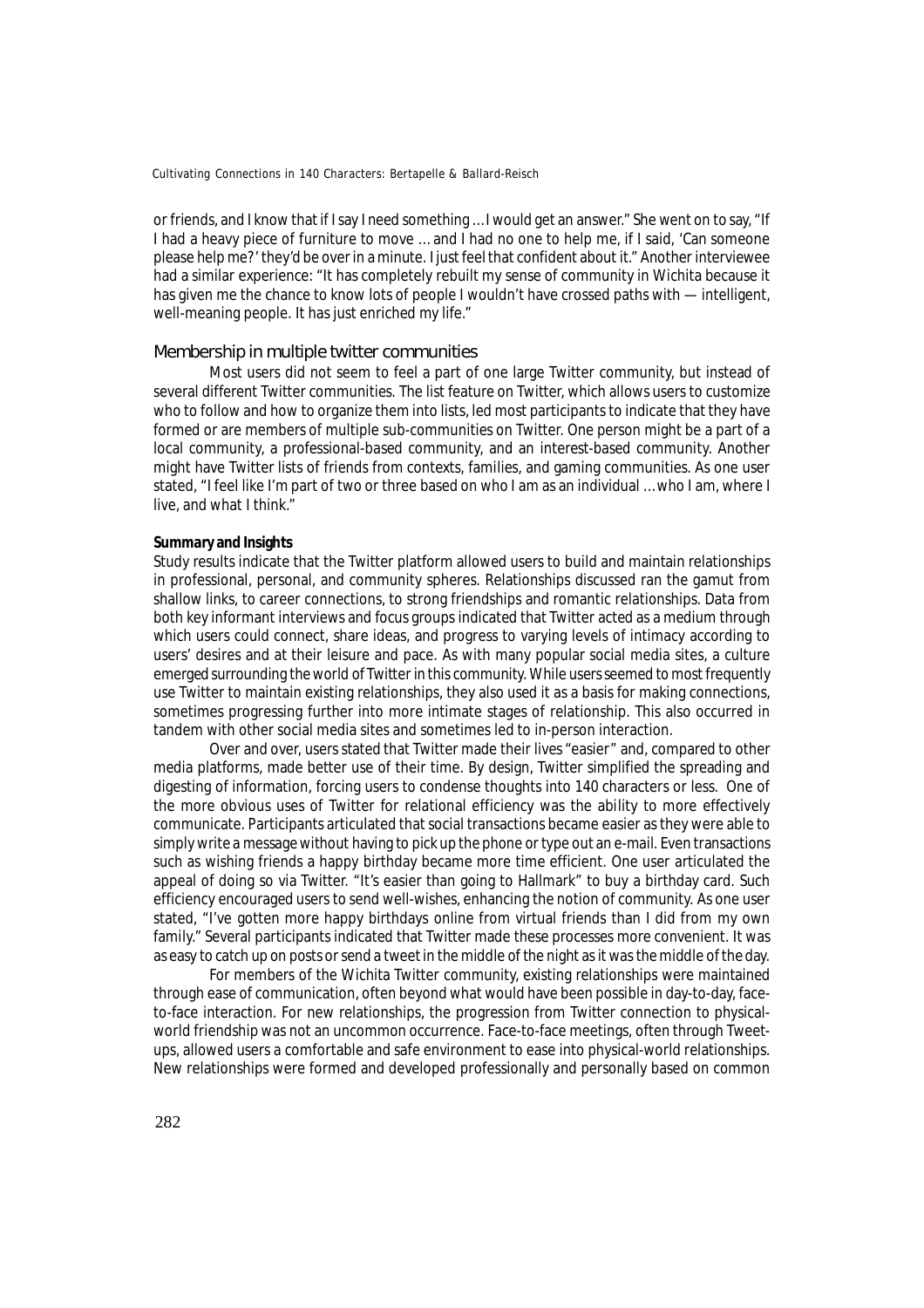interests and engagement. Professional networks were expanded and users sought out businesses with whom they perceived a personal relationship. The development of friendships and romantic relationships were not unusual. Twitter did at times bring about at least some tension between users and non-users. This tension was often mediated when the user could demonstrate the utility of Twitter to the non-user. Most interesting was the finding that users saw themselves as part of one or multiple Twitter communities, often populated by their closest friends and family members.

#### **Conclusions**

Results of this study correspond well with classic interpersonal communication theories. Relationships developed by study participants demonstrated substantial variety in depth and breadth (Altman & Taylor, 1973) depending on users' goals and interests. The process through which these relationships were developed was highly consistent with the typical relationship development stages discussed by Knapp, Vangelisti and Caughlin (2013).

While a great deal of previous scholarship has focused on quantifying interactions via Twitter, the current study adds context to this discussion, by addressing the perceptions of Twitter users regarding the use and impact of this platform on the development, maintenance and dissolution of professional, personal, and community relationships. Many users described how Twitter facilitated meaningful and, in some cases, deep relationships, sometimes initiated and carried out entirely through the social network. Such descriptions stand in stark contrast to Huberman, Romero and Wu's (2008) claim that Twitter promotes superficial, impersonal interactions. Rather than being a poor quality substitute for face-to-face communication and relationships (Bos, et. al., 2002; Miller, 2004) or the downfall of social engagement (Carr, 2010; Turkel, 2011; Morozov, 2011), findings of this study support the conclusions of Marwick and boyd (2011) that Twitter provides "digital intimacy", reinforcing connections and maintaining bonds (p. 119). Results also diverge from assertions by theoretical frameworks such as social presence theory (Short, Williams, & Christie, 1976), social context cues theory (Kiesler, Siegler, & McGuire, 1984; Dubrovsky, Kiesler, & Sethna, 1991), and media/information richness theory (Daft & Lengel, 1984; Daft & Lengel, 1986), all of which posit that text-based communication lacks the warmth, involvement and social cues to foster meaningful interactions.

Overall, the findings of this study support the assertion by Tidwell and Walther (2002) and Wright (2004) that text-based CMC can powerfully support the building and maintenance of social interaction. They are also consistent with claims made by boyd and colleagues (2010, 2011), Chen (2011), Java et al., (2007) and Thompson (2008) that Twitter creates a distinctive social sphere that fosters the development and maintenance of relationships among users. Additionally, findings of this study fall more in line with frameworks such as channel expansion theory (Carlson & Zmud, 1994; Carlson & Zmud, 1999), which posits that users' increased experience with a medium equates to perceptions of media richness, and social information processing (SIP) theory (Walther, 1992), which asserts that while it may require more time than face-to-face interactions, text-based communication can lead to the building of intimate relationships online.

What emerges is the portrait of a social media platform that, not in spite of, but because of the very nature of its efficient, limited text-based interaction, fosters meaningful relationships. New and meaningful professional and personal relationships can be formed and developed; existing personal relationships can be enriched, and community connections can be enhanced through Twitter. The results show that users are not so much "bowling alone" as Putnam (2000) suggested, but instead, reaching out, meeting up, and engaging in new and meaningful ways. In an often cluttered, over-crowded media world, users describe Twitter as a tool that allows them to efficiently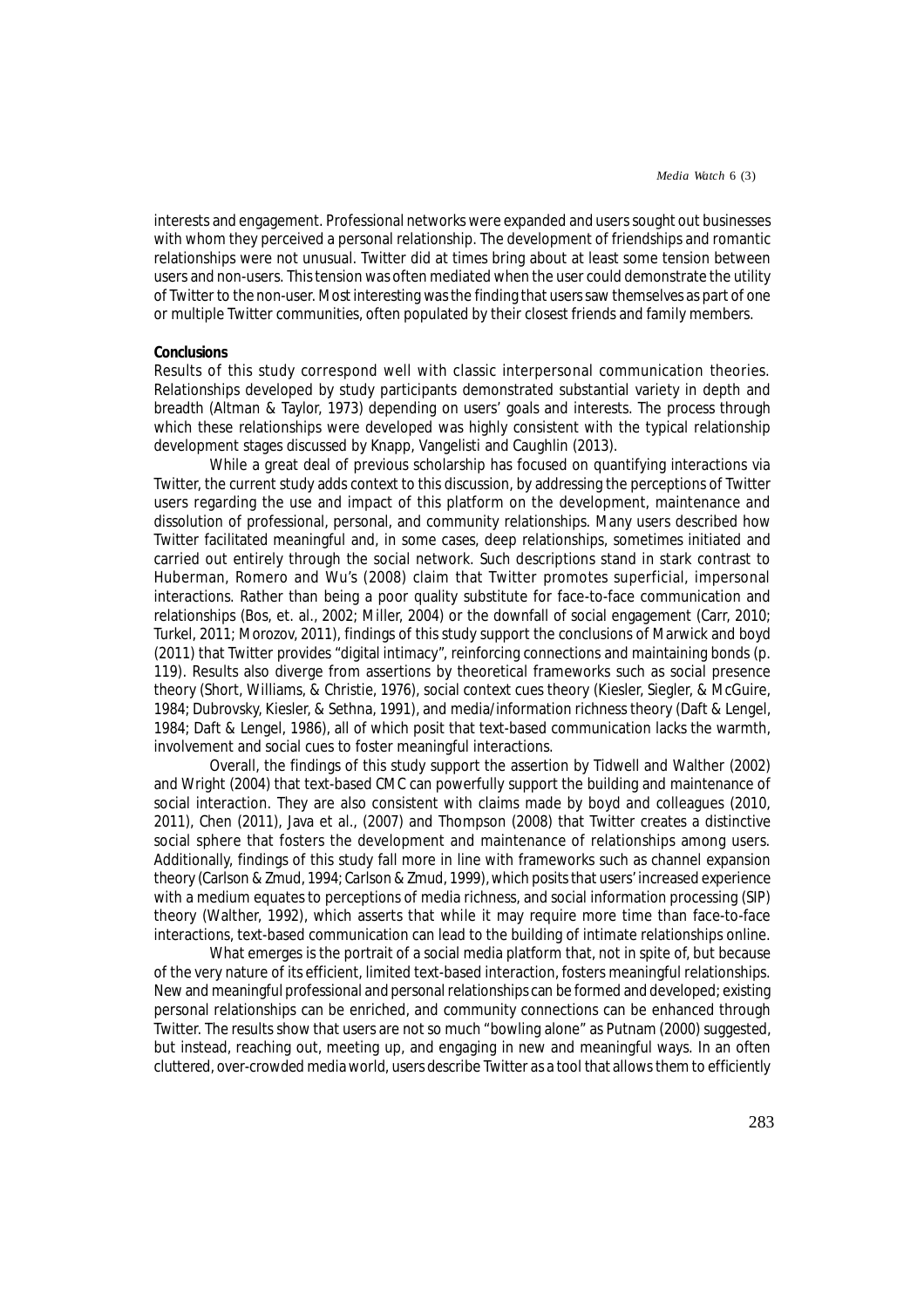navigate and manage relationships that range from shallow and impersonal to deep and meaningful, depending on the desires of users. Not only can users do this on their own schedule; they can send and receive messages in easily digestible nuggets of information limited to 140 characters or less.

#### **References**

About Twitter, Inc. (n.d.). *Fact Sheet.* Retrieved from https://about.twitter.com/company

- Altman, I., & Taylor, D. A. (1973). *Social penetration: The development of interpersonal relationships*. New York: Holt, Rinehart & Winston.
- Ballard-Reisch, D., Rozzell, B., Heldman, L., & Kamerer, D. (2011). Microchannels and CMC: short paths to developing, maintaining, and dissolving relationships. *Computer-Mediated Communication in Personal Relationships*, 56–78.
- Bos, N., Olson, J., Gergle., D., Olson, G., & Wright, Z. (2002). *Effects of four computer-mediated communications channels on trust development.* Paper presented at the SIGCHI conference on Human factors in computingsystems: Changing our world, changing ourselves. Retrieved from http://www.cs.cmu.edu/~dgergle/pdf/BosOlsonGergle OlsonWright\_ RichMedia Trust\_CHI02.pdf
- Boyatis, R. E. (1998). *Thematic Analysis and Code Development: Transforming Qualitative Information.* Thousand Oaks, CA: Sage Publications.
- boyd, d., Golder, S., & Lotan, G. (2010, January 6). Tweet, tweet, retweet: Conversational aspects of retweeting on Twitter. Paper presented at the 43<sup>rd</sup> Hawaii International Conference on System Sciences, Kauai, HI. Retrieved from http://www.danah.org/papers/TweetTweetRetweet.pdf
- Brass, D. J., Butterfield, K. D., & Skaggs, B. C. (1998). Relationships and unethical behavior: A social network perspective. *Academy of Management Review*, *23*(1), 14–31. doi:10.5465/AMR.1998.192955
- Carlson, J. R., & Zmud, R. W. (1994). Channel expansion theory: A dynamic view of media and information richness perceptions. In D. P. Moore (Ed.), *Academy of Management: Best papers proceedings 1994* (pp. 280-284). Madison, WI: Omnipress.
- Carlson, J. R., & Zmud, R. W. (1999). Channel expansion theory and the experiential nature of media richness perceptions. *Academy of Management Journal, 42,* 153-170.
- Carr, N. G. (2010). *The shallows: What the internet is doing to our brains*. New York, NY: Norton.
- Chen, G. M. (2011). Tweet this: A uses and gratifications perspective on how active Twitter use gratifies a need to connect with others. *Computers in Human Behavior, 27,* 755-762.
- Clayton, R. B. (2014). The third wheel: The impact of Twitter use on relationship infidelity and divorce. *Cyberpsychology, Behavior, and Social Networking, 17*(7), 424-430.
- Daft, R., & Lengel, R. H. (1984). Information richness: A new approach to managerial behavior and organization design. *Research in Organizational Behavior, 6,* 191-233.
- Daft, R., & Lengel, R. H. (1986). Organizational information requirements, media richness and structural design. *Management Science, 32,* 554-571. Davison, W. P. (1983). The third-person effect in communication. *Public Opinion Quarterly, 47,* 1-15.
- Dubrovsky, V. J., Kiesler, S., Sethna, B. N. (1991). The equalization phenomenon: Status effects in computer-mediated and face-to-face decision making groups. *Human-Computer Interaction, 6,* 119-146.
- Duggan, M., Ellison, N. B., Lampe, C., Lenhart, A., & Madden, M. (2015, Jan. 9). *Pew Research Center Social Media Update 2014.* Retrieved from http://www.pewinternet.org/2015/01/09/social-mediaupdate-2014/
- Glaser, B. G. & Strauss, A. L. (1967). *The Discovery of Grounded Theory: Strategies for Qualitative Research.* Chicago: Aldine.
- Golder, S. A., Wilkinson, D. M., & Huberman, B. A. (2007). Rhythms of social interaction: Messaging within a massive online network. In *Communities and technologies 2007* (pp. 41-66). Springer London.
- Huberman, B. A., Romero, D. M., & Wu, F. (2008). Social networks that matter: Twitter under the microscope. *arXiv preprint arXiv:0812.1045*.
- Hughes, D. J., Rowe, M., Batey, M., & Lee, A. (2012). A tale of two sites: Twitter vs. Facebook and the